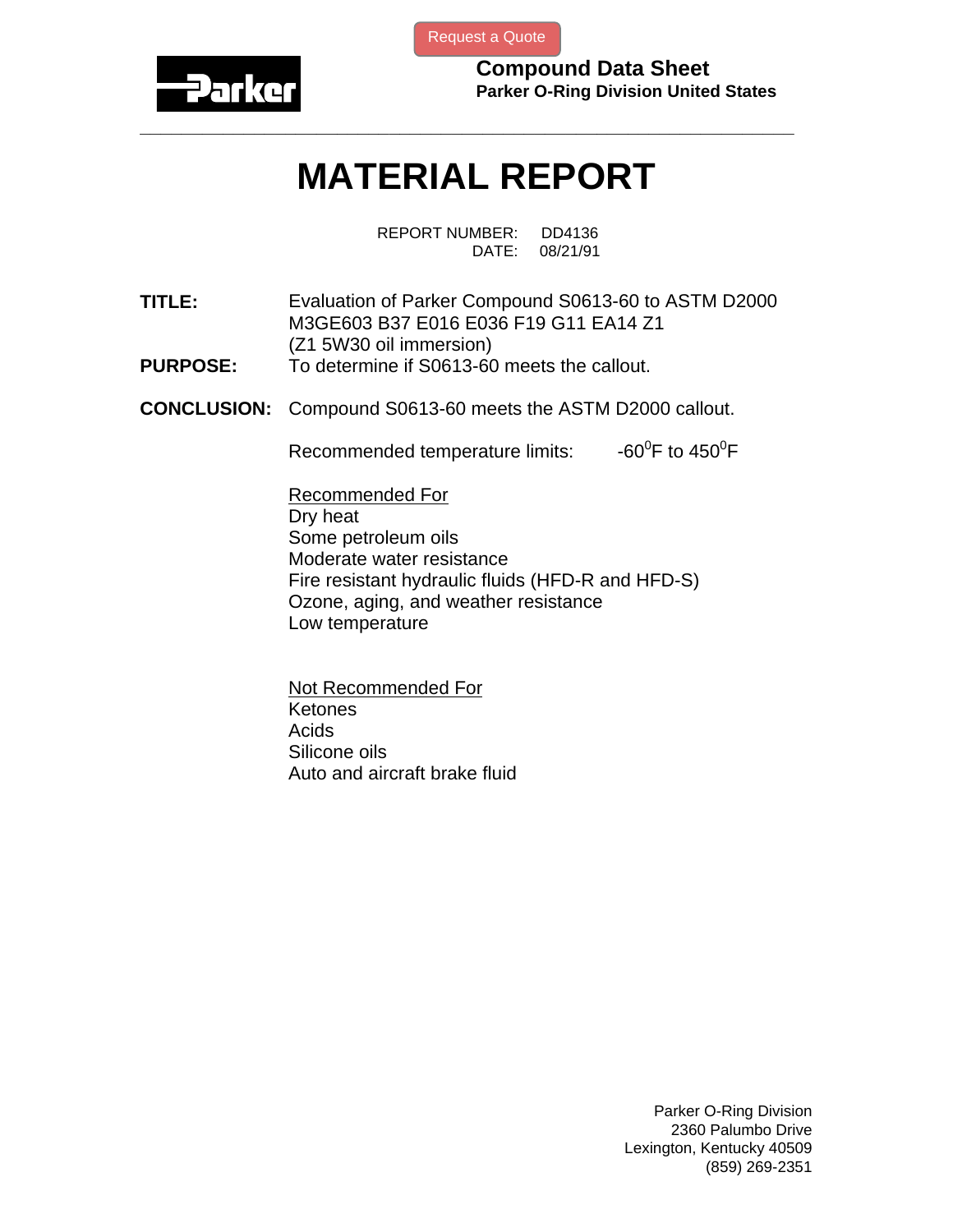



## **REPORT DATA**

**\_\_\_\_\_\_\_\_\_\_\_\_\_\_\_\_\_\_\_\_\_\_\_\_\_\_\_\_\_\_\_\_\_\_\_\_\_\_\_\_\_\_\_\_\_\_\_\_\_\_\_\_\_\_\_\_\_\_\_\_\_\_\_** 

Report Number: DD4136

|                                        | <b>ASTM D2000</b>    |                     |
|----------------------------------------|----------------------|---------------------|
|                                        | M3GE603 B37 E016 F19 |                     |
|                                        | G11 EA14 Z1          | S0613-60            |
|                                        | Pass / Fail Limits   | <b>Slab Results</b> |
| <b>Basic Physical Properties</b>       |                      |                     |
| Hardness                               | $60 +/- 5$           | 60                  |
| Tensile Strength, Mpa (psi)            | 3.0(435)             | 7.0 (1020)          |
| Elongation, %                          | 100                  | 275                 |
| Modulus @ 100%, Mpa (psi)              | <b>NR</b>            | 3.1(446)            |
| <b>Specific Gravity</b>                | NR.                  | 1.47                |
| ASTM D573 Heat Aging, 70 H @ 225 $^0C$ |                      |                     |
| Hardness Change, pts                   | $+/-15$              | $+7$                |
| Tensile Change, %                      | $+/-30$              | $-14$               |
| Elongation Change, %                   | $+/-30$              | $-34$               |
| Modulus @ 100%, Mpa (psi)              | <b>NR</b>            | $+4$                |
| Compression Set,                       |                      |                     |
| 22 HRS @ 175 <sup>°</sup> C            |                      |                     |
| % of Original Deflection, max          | 30                   | 11.8                |
| E016 Fluid Immersion, ASTM #1 Oil,     |                      |                     |
| 70 H @ 150 <sup>°</sup> C              |                      |                     |
| Hardness Change, pts                   | $0$ to $-15$         | $-1$                |
| Tensile Change, % max                  | $-20$                | $+9$                |
| Elongation Change, % max               | $-20$                | $-7$                |
| Volume Change, %                       | $0 to +10$           | $+2.1$              |
| Modulus @ 100%, %                      | <b>NR</b>            | $+9$                |
| Weight Change, %                       | NR.                  | $+1.2$              |
| Fluid Immersion, ASTM #3 Oil,          |                      |                     |
| 70 HRS @ 150°C                         |                      |                     |
| Hardness Change, pts max               | $-30$                | $-22$               |
| Volume Change, % max                   | $+60$                | $+26.4$             |
| Weight Change, %                       | <b>NR</b>            | $+16.2$             |
| <b>EA14 Fluid Immersion, Water</b>     |                      |                     |
| 70 H @ 100°C                           |                      |                     |
| Hardness Change, pts                   | $+/- 5$              | +4                  |
| Volume Change, %                       | $+/- 5$              | $-1.1$              |
| Weight Change, %                       | <b>NR</b>            | $-0.7$              |
| Engine Oil Mobil 1 5W30 (Z1),          |                      |                     |
| 70 H @ 150 <sup>°</sup> C              |                      |                     |
| Hardness Change, pts                   | <b>NR</b>            | $-18$               |
| Tensile Change, %                      | <b>NR</b>            | $-43$               |
| Elongation Change, %                   | <b>NR</b>            | $-38$               |
| Volume Change, %                       | <b>NR</b>            | $+17.5$             |
| Modulus @ 100%, %                      | <b>NR</b>            | $-38$               |
| Weight Change, %                       | <b>NR</b>            | $+9.7$              |

Parker O-Ring Division 2360 Palumbo Drive Lexington, Kentucky 40509 (859) 269-2351